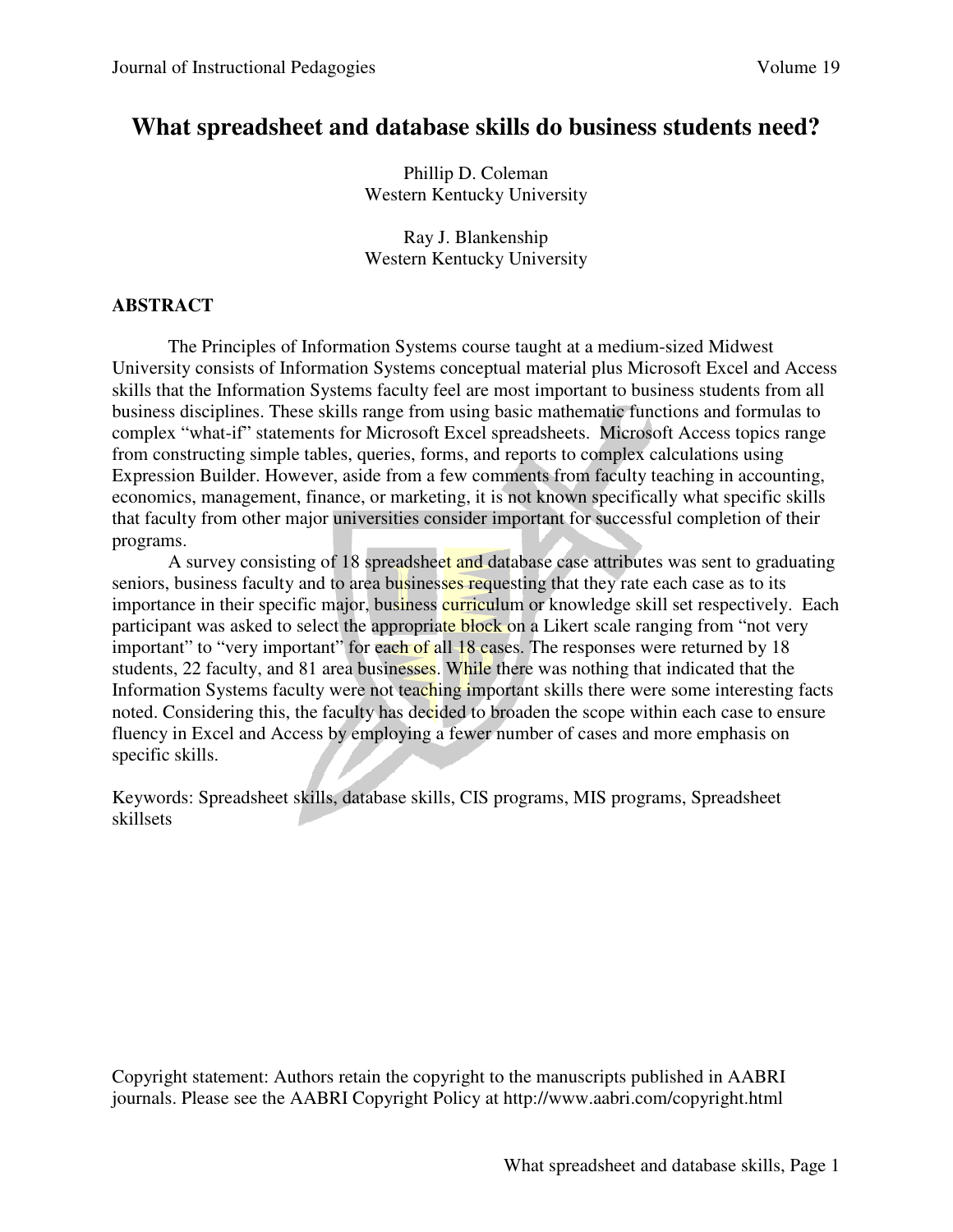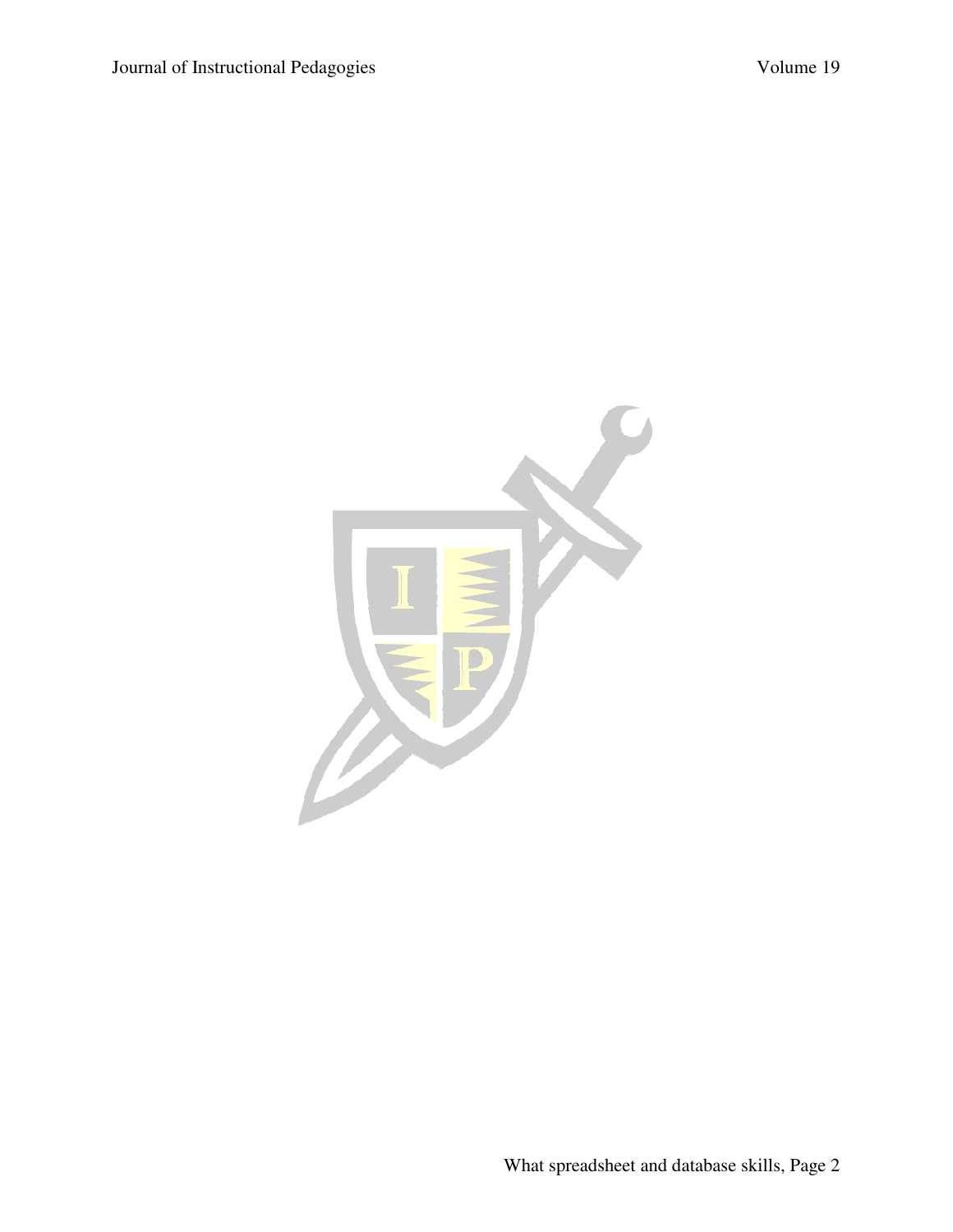#### **INTRODUCTION**

There is disparity between teaching subject material based on academia and teaching what industry says is needed (Tickle, Kyng & Wood, 2014). In a business environment, one would consider that complex spreadsheet and database algorithms might be needed to fuel today's dynamic business ventures. Additionally, one might further stipulate that depth into a few skills might be better than breadth into many skills in these business cases. Frownfelter-Lohrke, 2017 suggests that not understanding spreadsheet analysis and not being able to create good spreadsheets causes losses for their respective businesses. But it would not be prudent to even believe that less, could be more, with respect to fluency in data driven problems. After all, faculty need to use, as well as be comfortable with technology to improve student learning (McKnight, O'Malley, Ruzic, Horsley, & Franey, 2016).

 Computer Information Systems programs, as early as 2004, focused on the skills of spreadsheet and database as earning a passing grade without much understanding of the application of the attained skills. These mechanical skills, argue Baugh & Morris (2004), should be included in CIS programs but also the components of the CIS major (e.g. servers, networking, and security) so that the students master the concepts and not just the software. While these concepts skills are good for majors, should these skills be provided in lieu of the basic understanding of what, why, and how the spreadsheet and database skills are used? Do students understand the "why" of completing a mathmatical function or just how to negotiate the steps (Patton, Renn, & Guido, 2016)?

The disparity appears to be on deciding which skills to teach business students. Many faculty members are academics or have been out of the "field" for many years but they are comfortable with the skills that they know. Other faculty members have just joined academia and are bringing in skills that they learned in their respective post secondary education programs. Still, other adjunct faculty members might be working in the industry and know the applicability of these skills, but unable to enact change based on their adjunct status (Ridge & Ritt, 2017). Harris, 2017 states that "the perception of adjunct faculty as valued team members contradicts academia's lack of investment in supportive programs and educational opportunities for adjunct faculty"  $(p, 1)$ .

### **FINDINGS**

 Table 1 (Appendix) depicts both the positive and negative ratings that students, faculty, and area businesses provided on their completed survey. It should be noted that for the discussion in this paper the mode rating score was used for comparison purposes between student, faculty and businesses. The faculty that are teaching the Excel and Access skills were excluded from this survey; only the other faculty in the business college were included. It was important to note that only the first Excel case, the most basic, was the only case to be rated "Extremely Important" by all three entities; students, faculty, and businesses. Similar to this anomaly was Excel Case 10 where all three entities indicated this skill set as "Not Important." The other ten cases received a rating differently by all entities except for Cases 3 and 4 being rated "Very Important."

 Like Table 1, Table 2 (Appendix) depicts the students, faculty, and area business rating that were provided on the survey. Only Case 3, creating calculated fields and advanced queries were thought to not be important by all three entities; students, faculty, and area businesses.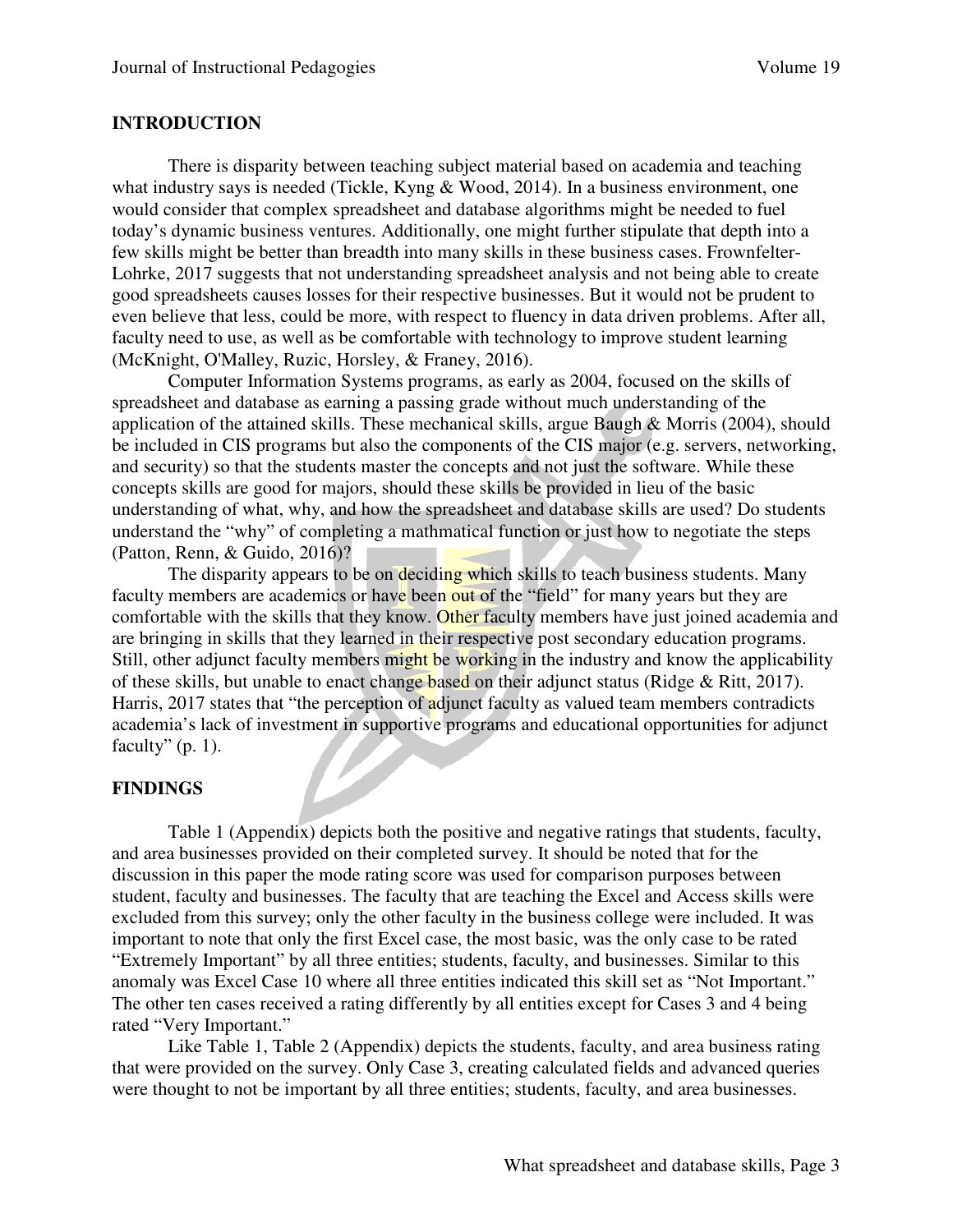While this will be addressed in the discussion below, it is important to note that most smaller businesses do not use Access so many may have just guessed at what attributes they placed importance on. All of the other 5 cases had differing results with respect to the three entities grading the attributes.

### **DISCUSSION**

 Many times, faculty ponder the subject areas that they are teaching for importance to the businesses that they are preparing students for. Unless faculty spend a lot of time in the field, it would be unlikely that they would know exactly what industry requires (Garrett, Saloner, Nohria, & Hubbard, 2016). The purpose of this activity was to take the Excel and Access attributes that are being taught to 300+ students per semester and discovering if the students, the student's subsequent professors, and then the businesses, wanted these attributes taught. For instance, if an Economics professor introduces a Gross National Product chart to their students then one would posit that their students would need to know something about charting and how to both create and manipulate. Likewise, the students and the businesses were queried to rate the importance of these same Access and Excel attributes. There are similar examples for finance, marketing, management, and even accounting. However, the faculty only gave a "Very Important" rating to charting, as did the students and businesses. On the other hand, some of the advanced Excel skills like using XML data and Power Queries might not command the respect that more basic skills do. Students need analytical skills as they are pervasive in today's business (Formby, Medlin, & Ellington, 2017).

### **Microsoft Excel**

| Other areas that didn't seem to make sense was the last Excel case, the ability to create        |  |  |  |  |  |
|--------------------------------------------------------------------------------------------------|--|--|--|--|--|
| and edit macros and customize functions. The function of a macro is to simply record keystrokes  |  |  |  |  |  |
| and then play them back automatically with a couple of keystrokes like "Control Z," that might   |  |  |  |  |  |
| be used to enter a complex formula that is used multiple times. While faculty and students rated |  |  |  |  |  |
| this as Very Important, area businesses did not even think it important. This could be           |  |  |  |  |  |
| misinterpreted as not knowing what a macro is, one was tired of looking at the survey, or that   |  |  |  |  |  |
| macro was the last case and could be assumed to be "tough."                                      |  |  |  |  |  |

 One other Excel anomaly that was noted was that students rated the Hyperlinks and 3D functions as "Extremely Important" while faculty and businesses did not think this was important at all. This was troubling because hyperlinks are the essence of getting from one place to the next within a webpage as well as many online documents. This is the point and click that takes the user from one place to another while online. The 3D functions; however, allow one to work with multiple spreadsheets and workbooks with mathematical functions. An example would be to have an annual summary sheet with multiple salespeople's financial data being aggregated and sent to this annual sheet. One would think that businesses would use this feature often as they tend not to use a database.

#### **Microsoft Access**

 Microsoft Access, like many databases are identified as *Relational Databases*. The relations that the user must establish are identical or nearly identical fields between two tables. It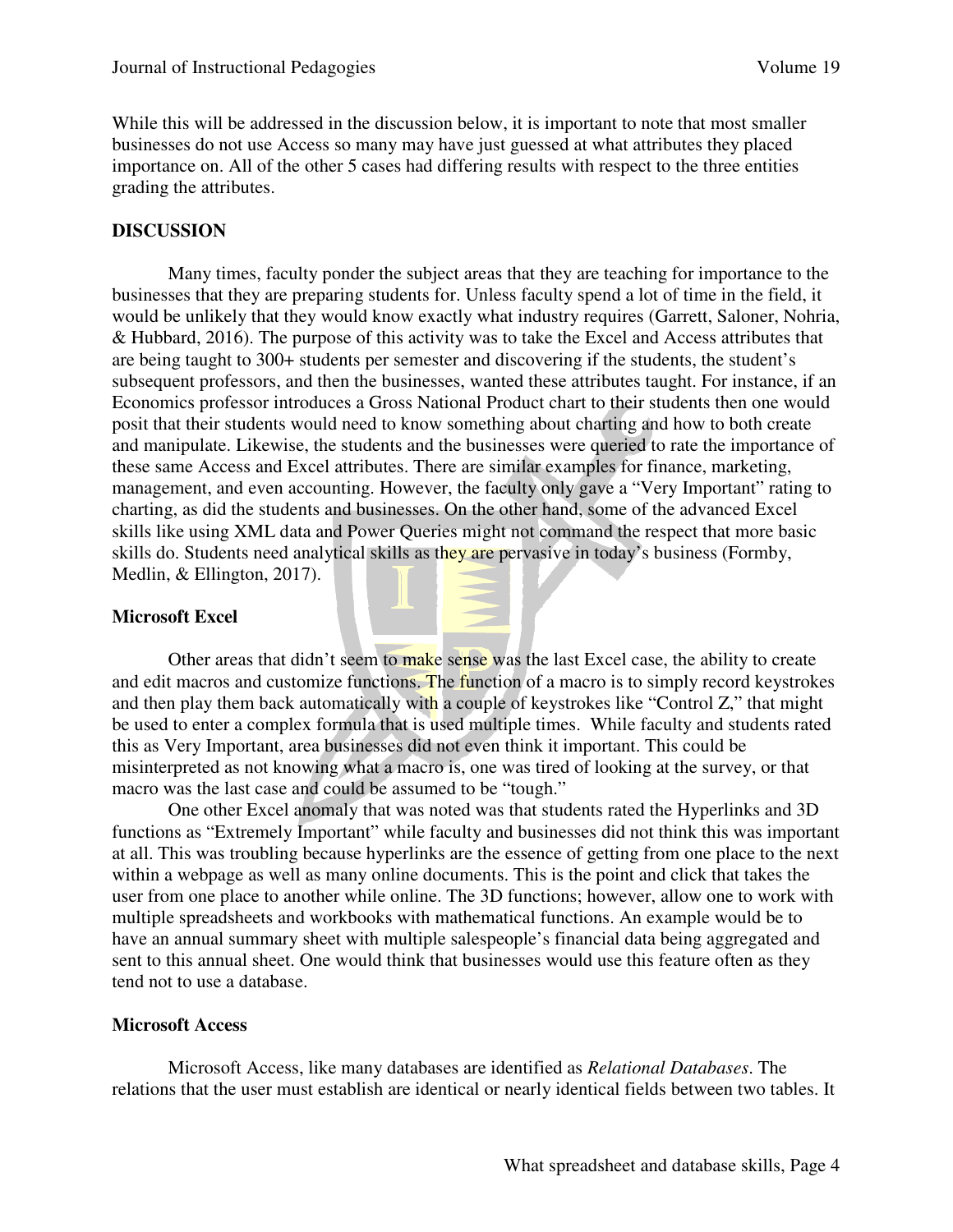seems necessary therefore, that students, faculty, and businesses would rate this usage as Extremely Important or Very Important, and that was just the case. What was unusual though was businesses rated this case as Very Important but chose to rate nothing else as Extremely or Very Important. One might speculate that their belief of the establishing relationships was an oversight when they rated it as very important or that it was just an anomaly. Nonetheless, businesses, for whatever reason did not care much for the database. Could this be that they have not had personnel that possess database skills?

Faculty, on the other hand chose a Likert value for all the other cases as Very Important or Extremely Important for five cases, leaving the only case where the creation of calculated fields and advanced queries to earn a value of Not Important. It has been noted by many faculty teaching in an Information Systems program that database is too difficult and that businesses really do not care much about databases and while the results indicate this, so do the student's assessment of the six Access cases. The students were split with three cases earning a value of Very Important and three cases being Not Important. It should be noted that as a group, none of the students indicated any of the Access cases as Extremely Important. What is ironic though, is that students tend to score ten to fifteen points higher in Access lab grades than they do for Excel lab grades.

## **CONCLUSION AND FURTHER STUDY NEEDED**

Faculty tend to teach what they deem important and in doing so may not hit the skill attribute target that businesses expect. Is Microsoft Access not being used in businesses because Access is related to critical thinking? Are critical thinking skills being taught? Faculty, while they believe in critical thinking, may not be very effective at teaching these valuable skills (Huber & Kuncel, 2016). Academic grades may allow a student to graduate but she or he cannot do much with that grade once they begin earning a paycheck if they do not hold the skillsets that businesses require. It would, therefore; make sense that faculty would teach what businesses need, even if the faculty member does not want to teach this, or if the faculty member thinks, based on his or her past, that something else should be taught.

While the focus of this paper is on spreadsheet and database skills, one must wonder if this is the discussion that should be taking place. Or should the focus be on "why" spreadsheet and database functions are used? Should students study the applicability of the function? And finally, should business process modelling be employed (Mandal  $\&$  Sarkar, 2016).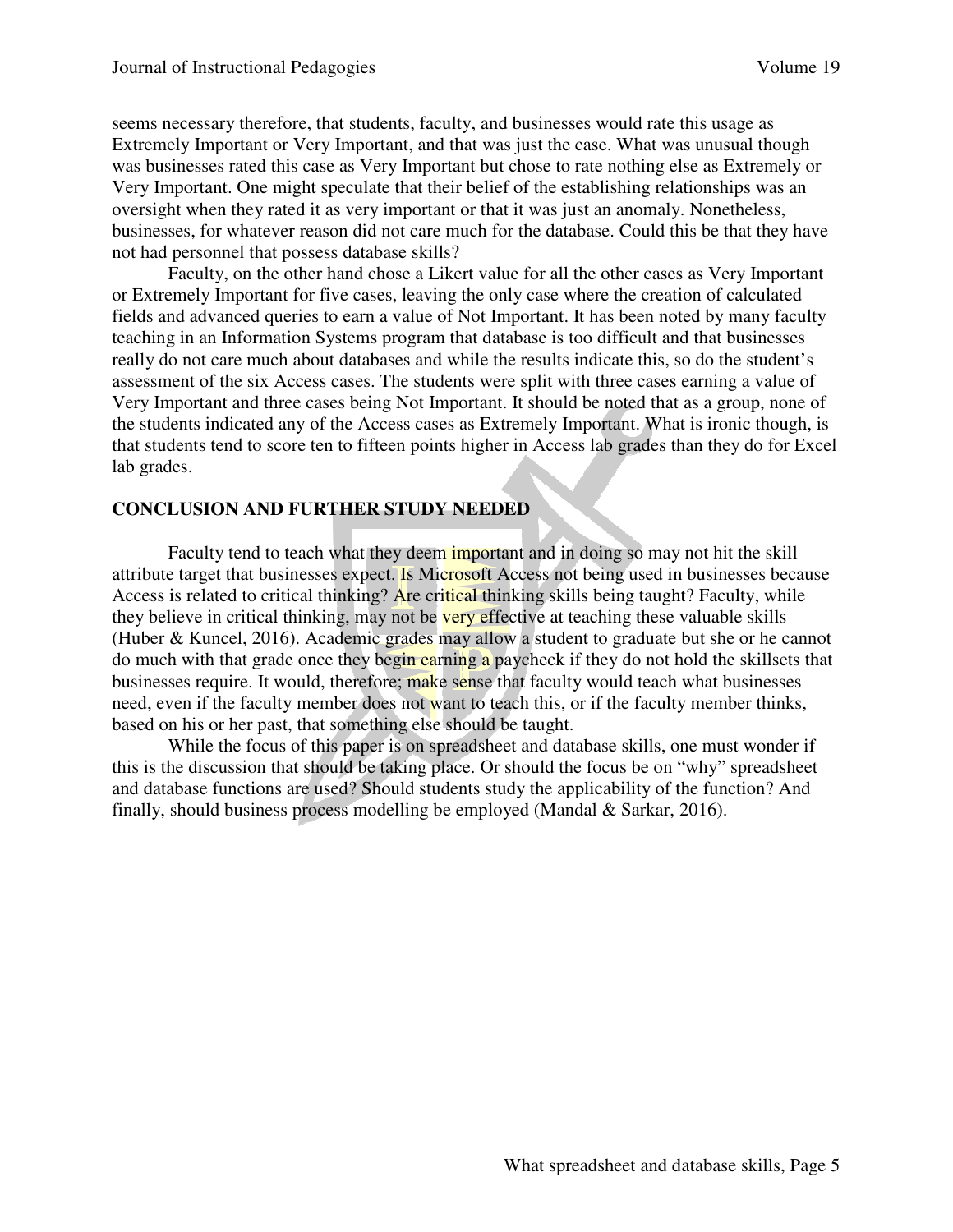## **REFERENCES**

- Baugh, J., & Morris, R. (2004). Assessment of Spreadsheet and Database. *Information Systems Education Journal, 2*(30), 1-12.
- Formby, S., Medlin, B., & Ellington, V. (2017). Microsoft Excel: Is it an important job skill for college graduates. *Information Systems Education Journal (, 15*(3), 55-63.
- Frownfelter-Lohrke, C. (2017). Teaching good Excel design and skills: A three spreadsheet assignment project. *Journal of Accounting Education*.
- Garrett, G., Saloner, G., Nohria, N., & Hubbard, G. (2016). The Achievements and Future of Business Education. *Journal of Applied Corporate Finance, 28*(3), 8-25.
- Harris, M. (2017). Focusing on Adjuncts: Enhancing Teacher Effectiveness and Academic Quality through Institutional Support. *Doctor of Social Work Banded Dissertations, 8*.
- Huber, C., & Kuncel, N. (2016). Does College Teach Critical Thinking? A Meta-Analysis. *Review of Educational Research, 86*(2), 431-468.
- Mandal, A., & Sarkar, A. (2016). Modelling of business processes for software as a service. *International Journal of Business Process Integration and Management, 8*(2).
- McKnight, K., O'Malley, K., Ruzic, R., Horsley, M., & Franey, J. &. (2016). Teaching in a Digital Age: How Educators Use Technology to Improve Student Learning. *Journal of Research on Technology in Education, 48*(3), 194-211.
- Patton, L., Renn, K., & Guido, F. (2016). *Student Development in College: Theory, Research, and Practice.* JohnWiley & Sons.
- Ridge, A., & Ritt, E. (2017). Adjunct faculty as key stakeholders in distance education. *The Journal of Faculty Development, 31*(2), 57-62.
- Tickle, L. K. (2014). The role of universities in preparing graduates to use software in the financial services workplace. *Journal of Mathematical Education in Science and*<br>Technology, 45(2), 200-213. *Technology, 45*(2), 200-213.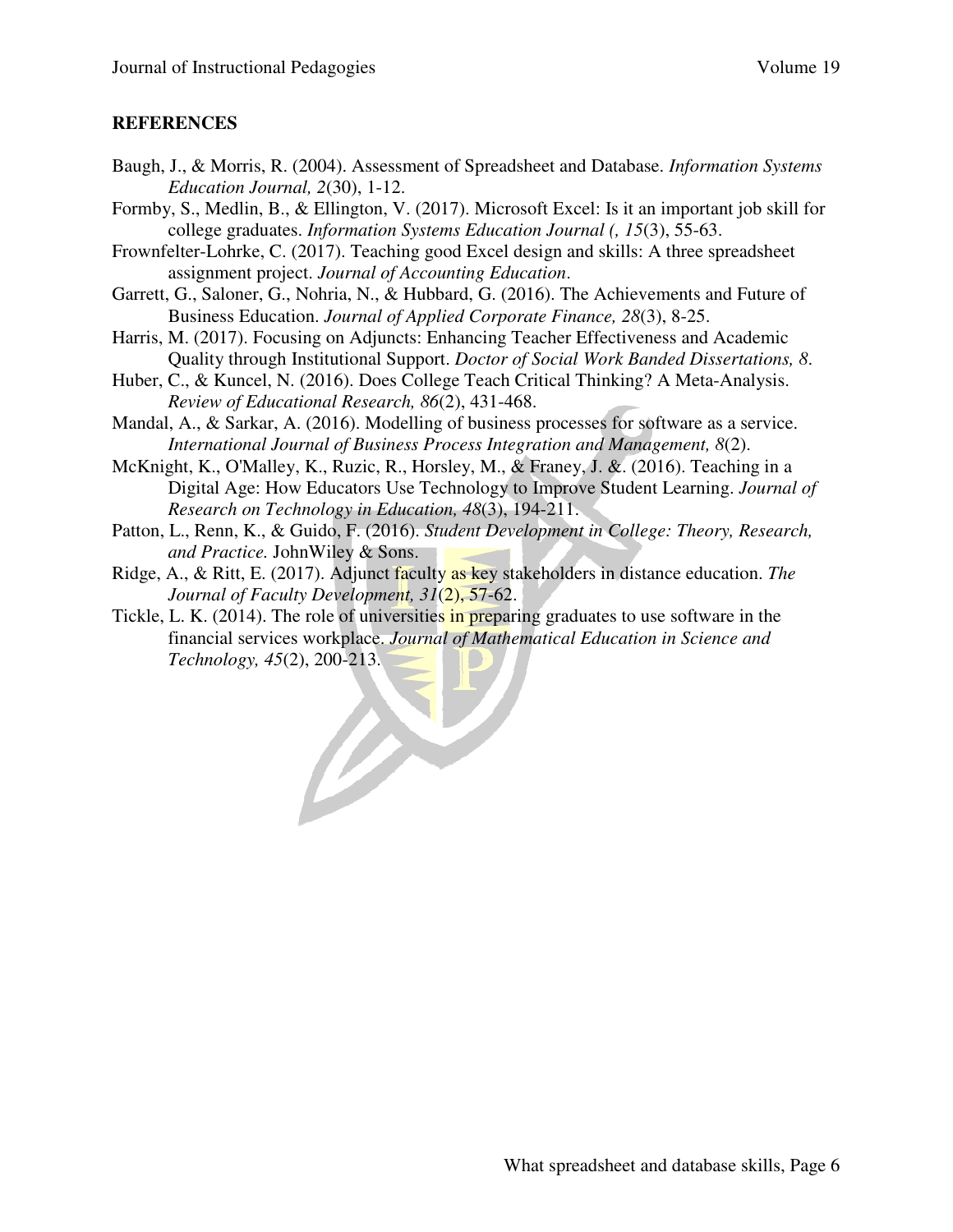Table 1 – Spreadsheet Attributes Scores

|              |                               | Extremely/Very/Not Important |                |                   |  |
|--------------|-------------------------------|------------------------------|----------------|-------------------|--|
| Case         | <b>Basic Attributes</b>       | <b>Students</b>              | <b>Faculty</b> | <b>Businesses</b> |  |
|              |                               |                              |                |                   |  |
| $\mathbf{1}$ | <b>Creating formulas</b>      | E                            | E              | E                 |  |
|              | Copy/Move data                |                              |                |                   |  |
| 2            | Relative/Absolute             | E                            | V              | E                 |  |
|              | <b>Creating functions</b>     |                              |                |                   |  |
| 3            | Creating charts               | V                            | V              | $\mathsf{V}$      |  |
|              | Edit charts                   |                              |                |                   |  |
| 4            | Create tables                 | ٧                            | v              | v                 |  |
|              | <b>Conditional formatting</b> |                              |                |                   |  |
| 5            | Pivot tables                  | V                            | E              | N                 |  |
|              | Slicer and filter             |                              |                |                   |  |
| 6            | One/Two-Way data tables       | V                            | N              | N                 |  |
|              | Goal Seek/Solver              |                              |                |                   |  |
| 7            | <b>Nested logic functions</b> | V                            | Ė              | Ñ                 |  |
|              | Advanced lookup function      |                              |                |                   |  |
| 8            | Math/Statistical function     | ٧                            | E              | N                 |  |
|              | Forecasting                   |                              |                |                   |  |
| 9            | Hyperlinks/3D formulas        | E                            | N              | N                 |  |
|              | Multiple Workbooks            |                              |                |                   |  |
| 10           | Using XML data                | N                            | N              | N                 |  |
|              | Power Query                   |                              |                |                   |  |
| 11           | <b>Formatting Workbooks</b>   | $\overline{\mathsf{v}}$      | N              | N                 |  |
|              | Customization                 |                              |                |                   |  |
| 12           | Create/Edit Macros            | ٧                            | V              | N                 |  |
|              | <b>Custom Functions</b>       |                              |                |                   |  |